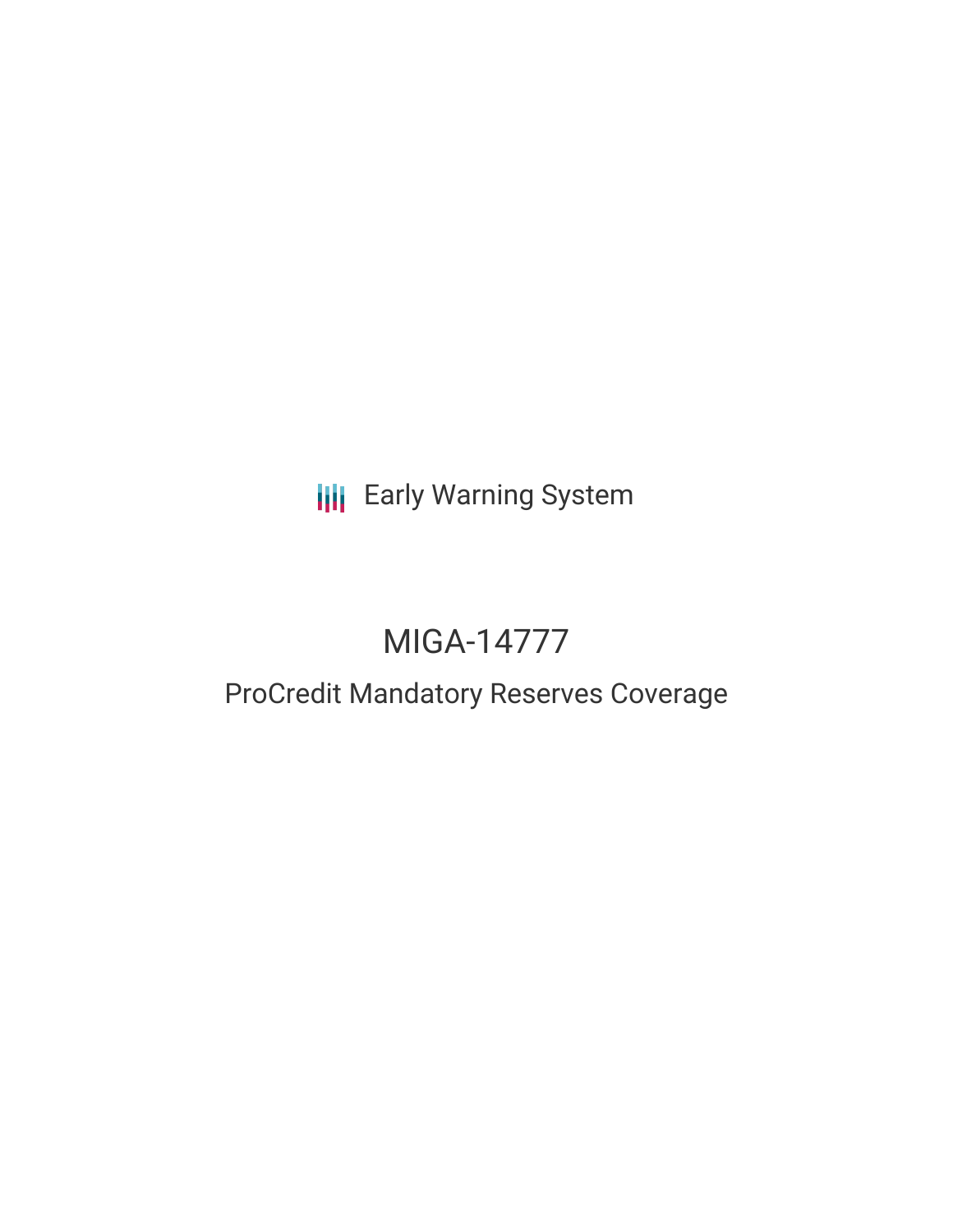

## **Quick Facts**

| <b>Countries</b>               | <b>Ukraine</b>                                  |
|--------------------------------|-------------------------------------------------|
| <b>Financial Institutions</b>  | Multilateral Investment Guarantee Agency (MIGA) |
| <b>Status</b>                  | Approved                                        |
| <b>Bank Risk Rating</b>        | FI                                              |
| <b>Voting Date</b>             | 2020-12-17                                      |
| <b>Borrower</b>                | ProCredit Holding AG & Co. KGaA                 |
| <b>Sectors</b>                 | Finance                                         |
| <b>Investment Type(s)</b>      | Guarantee                                       |
| <b>Investment Amount (USD)</b> | $$20.74$ million                                |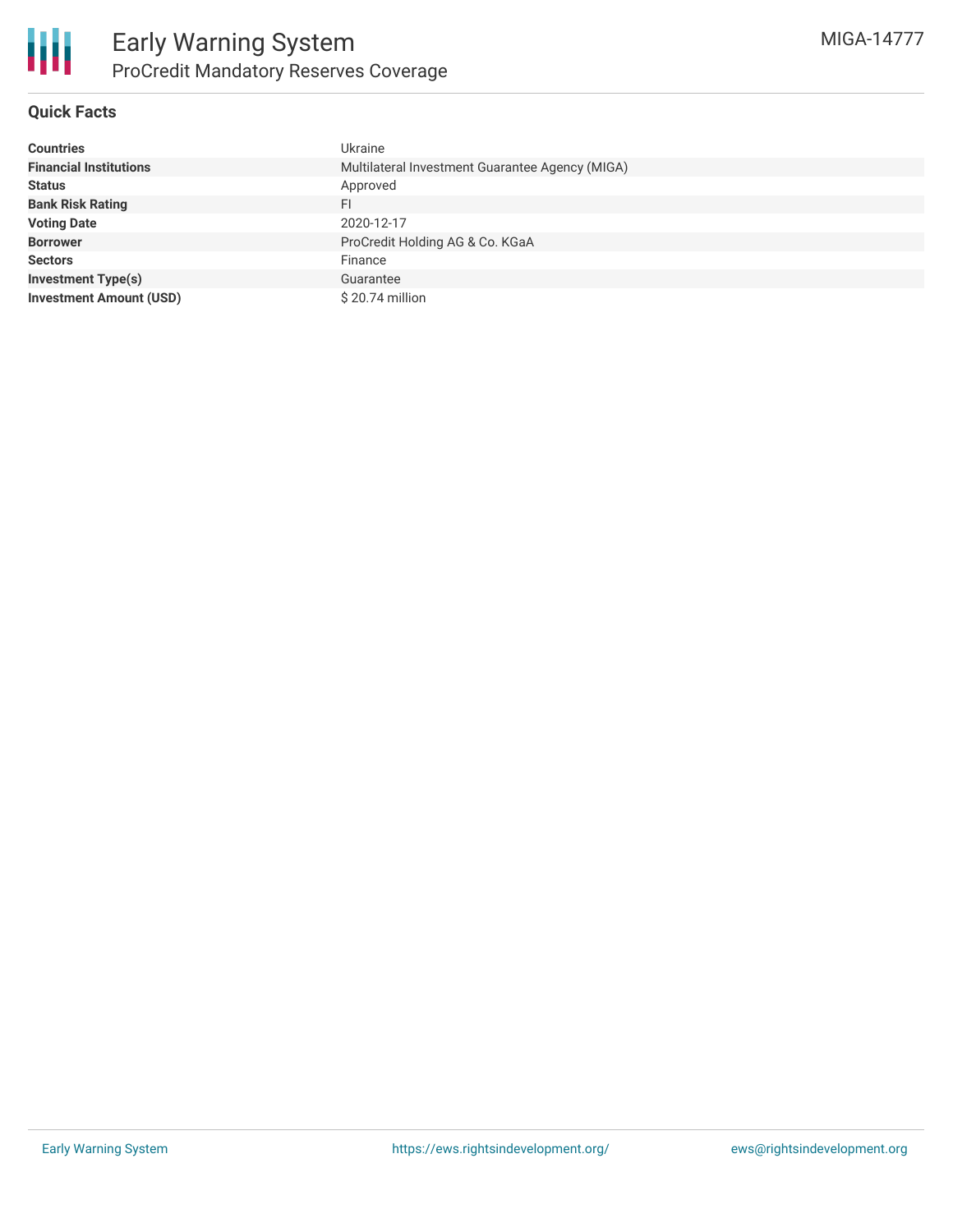

#### **Project Description**

This summary covers equity investments by ProCredit Holding AG & Co. KGaA (ProCredit) into its subsidiary ProCredit Bank JSC, Ukraine (ProCredit Ukraine). ProCredit has applied for MIGA guarantees of up to EUR17.1 million in mandatory reserves cover for a period of up to 5 years.

ProCredit is parent company headquartered in Germany and operates 12 banking subsidiaries in Southeastern Europe, Eastern Europe, Ecuador, and Germany. ProCredit is a development-oriented banking group with a primary focus on lending to Small and Medium-Sized Enterprises (SMEs). ProCredit's subsidiary banks outside of Germany are required to maintain reserves at the central banks in their respective jurisdictions, based on the volume of customer deposits that these subsidiaries have. Mandatory reserves contribute to ProCredit's overall risk-weighted assets (RWA) at the consolidated level, resulting in less headroom for other assets at a given level of capital.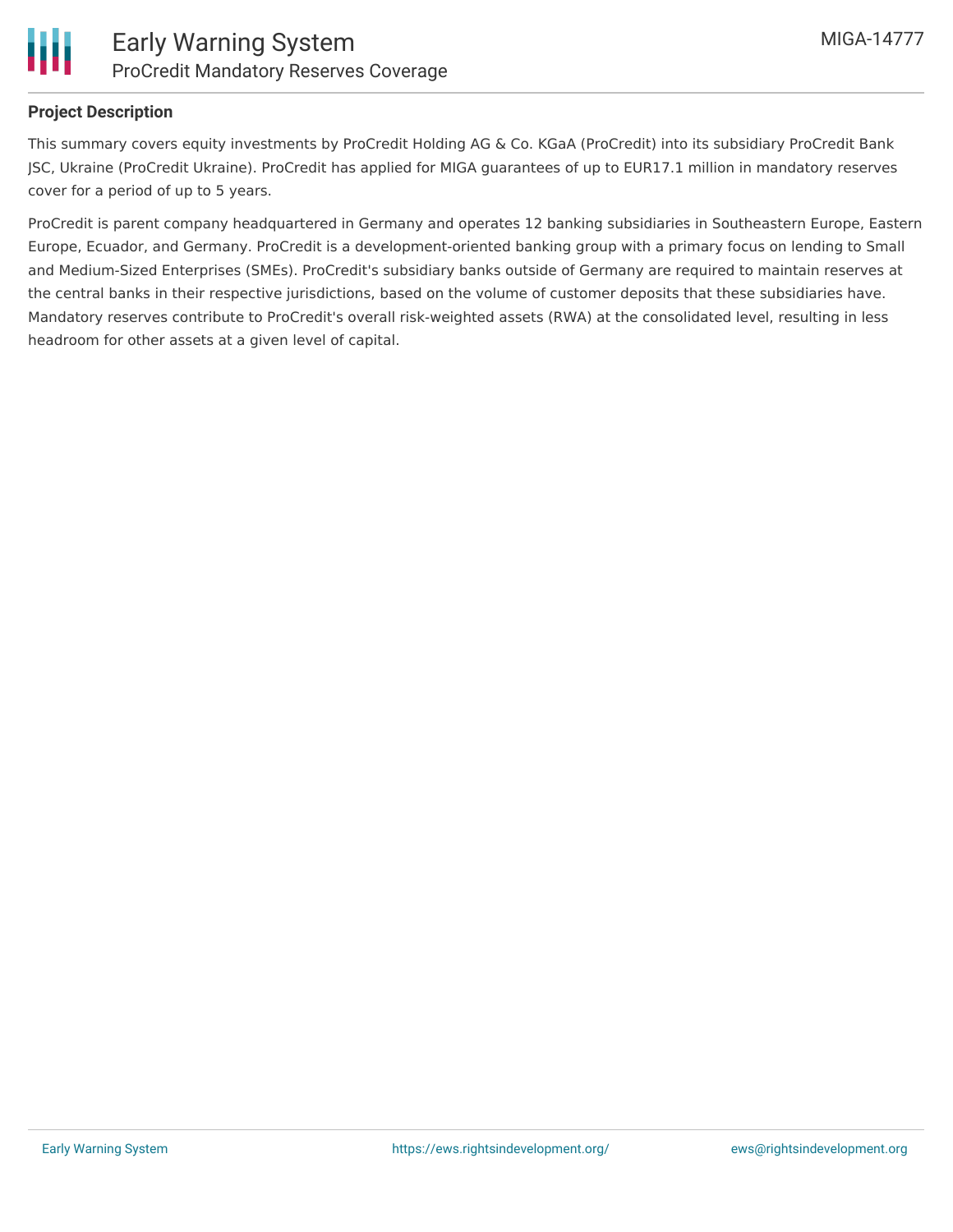#### **Investment Description**

Multilateral Investment Guarantee Agency (MIGA)